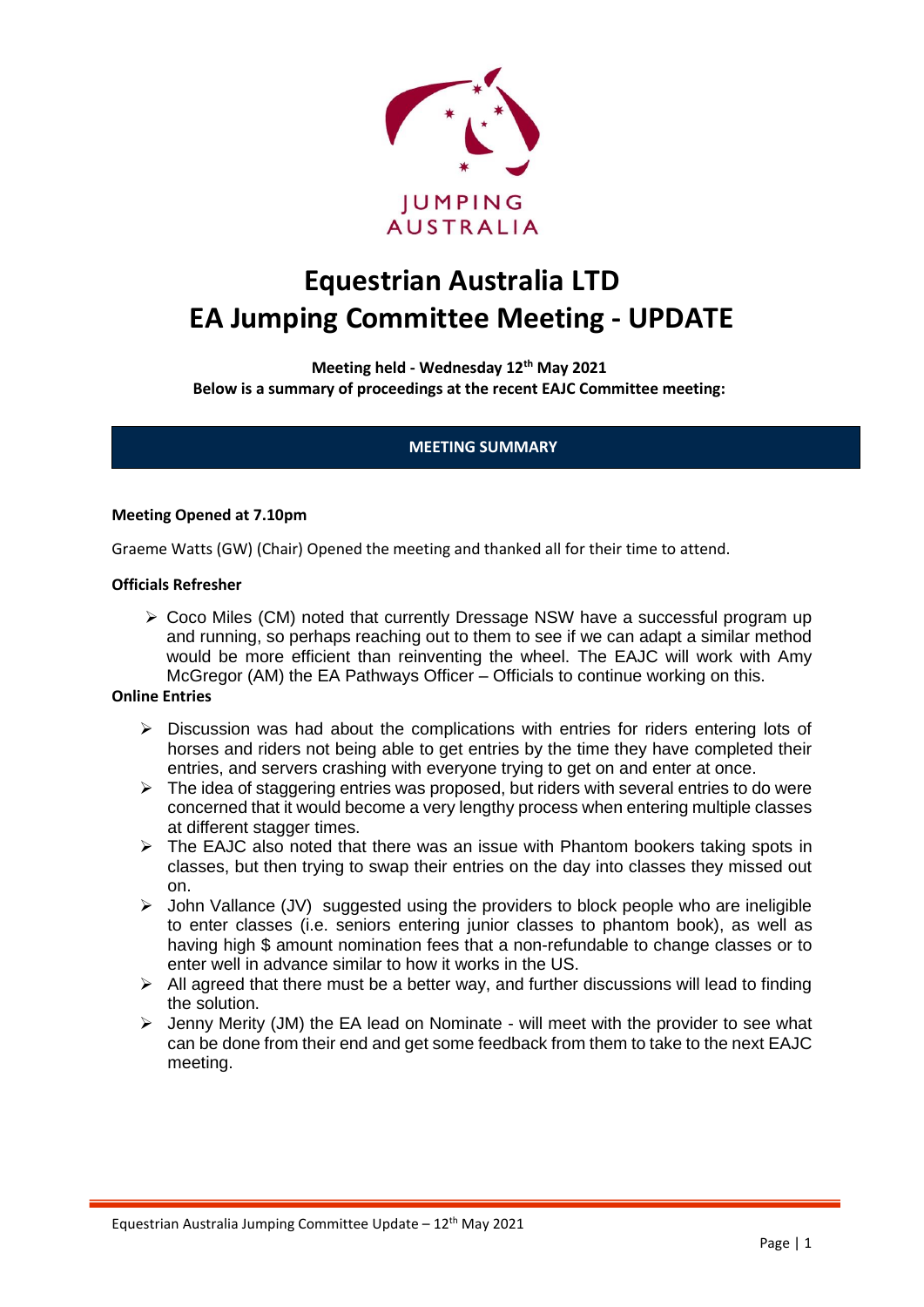### **Trial of New Warm Up Process**

 $\triangleright$  JV noted that riders are happy with it but riders have short comings with it as if they are there by themselves they can't make alterations, you need a minimum of three fences that at riders discretion can be made in x-rail, vertical, and oxer, but it needs a big warm up arena size. For major events it should be encouraged if there is sufficient warmups and sufficient sizing.

# **Serious Incident Report Reviews**

- ➢ Recently the standing item 'Serious Incident Report Review' has been added to the EAJC agenda (as well as other disciplines agendas), Andrew Hamilton (AH) EA Acting CEO joined to discuss with the EAJC what EA is trying to achieve by reviewing the serious incident reports. AH explained what EA is looking to achieve by bringing this standing item to all disciplines agendas, that EA has identified after reviewing the 31 CR's that there is a need to examine serious incidents to see what (if any) additional steps can be taken to minimise potential harms in equestrian sports. The implementation of the CR's across all equestrian sports is a high priority for the EA Board, the EA Audit and Risk committee and should be a priority for the NDC's as well. The incident reports are shared with the Board, the A&R committee, and the NDC, to open a discussion around what (if any) changes can be made to improve the safety areas of our rules, regulations, and policies, and ultimately equestrian sports. The priority is to ensure our OC's and members are supported by EA and given adequate resources to complete incident report debriefs, and to support the injured parties through their recoveries.
- ➢ The Board and A&R committee are prioritising safety and risk management taking a greater focus on making the sport safer and mitigating against future litigation possibilities.
- ➢ Meredith Chapman (MC) the EA National Safety Manager then discussed that it is about completing a debrief after incidents to make sure the process of first responders is adequate and seeing if we could have done anything better, as well as establishing safety and danger trends within the disciplines. MC explained that the 31 CRs don't just apply to eventing but the incident debriefs and reviews, would allow us to see what CRs can be applied across all the disciplines, for the benefit of our sport. The purpose of the incident reviews and debriefs was to open up communication channels that have previously been closed, to allow for a conversation to take place that can lead to beneficial outcomes for the progression of equestrian sport safety.
- $\triangleright$  All parties agreed that there is a vast awareness of the inherent risks in equestrian sports, and that riders do participate in the sport at their own risk willingly. MC explained that the process was not to make the sport more difficult for OC's to operate, but to demonstrate and justify that we do have a dangerous sport, however by applying the safety and risk mitigation processes, sport operators are doing everything they can possibly do to mitigate against potential harm to horses, athletes, and the sport.
- ➢ The EAJC raised concerns that whilst there was appreciation of the need for communication, there should be care taken by EA to ensure the clubs and OC's do not feel attacked or as though they are under 'investigation', with a top concern being there should be an understanding that adding any undue strain to the OC's will make it harder for them to provide the sport.
- $\triangleright$  GW explained to AH and MC that there were some fear factors coming from the OC's, and JV agreed that for the OC's new processes and changes can be difficult, but for the sport to adapt and overcome challenges these difficult conversations must be had. As previously riders were able to remount and continue to compete in competition after a fall, and we now know through review processes that this is an inappropriate and potentially dangerous action, this review has now lead a change in all equestrian sports not allowing riders to remount and requiring medical clearance before continuing on other rides etc.
- $\triangleright$  AH concluded that EA wants its members and sport operators to feel more supported and encouraged that it is about learning through review of information reported.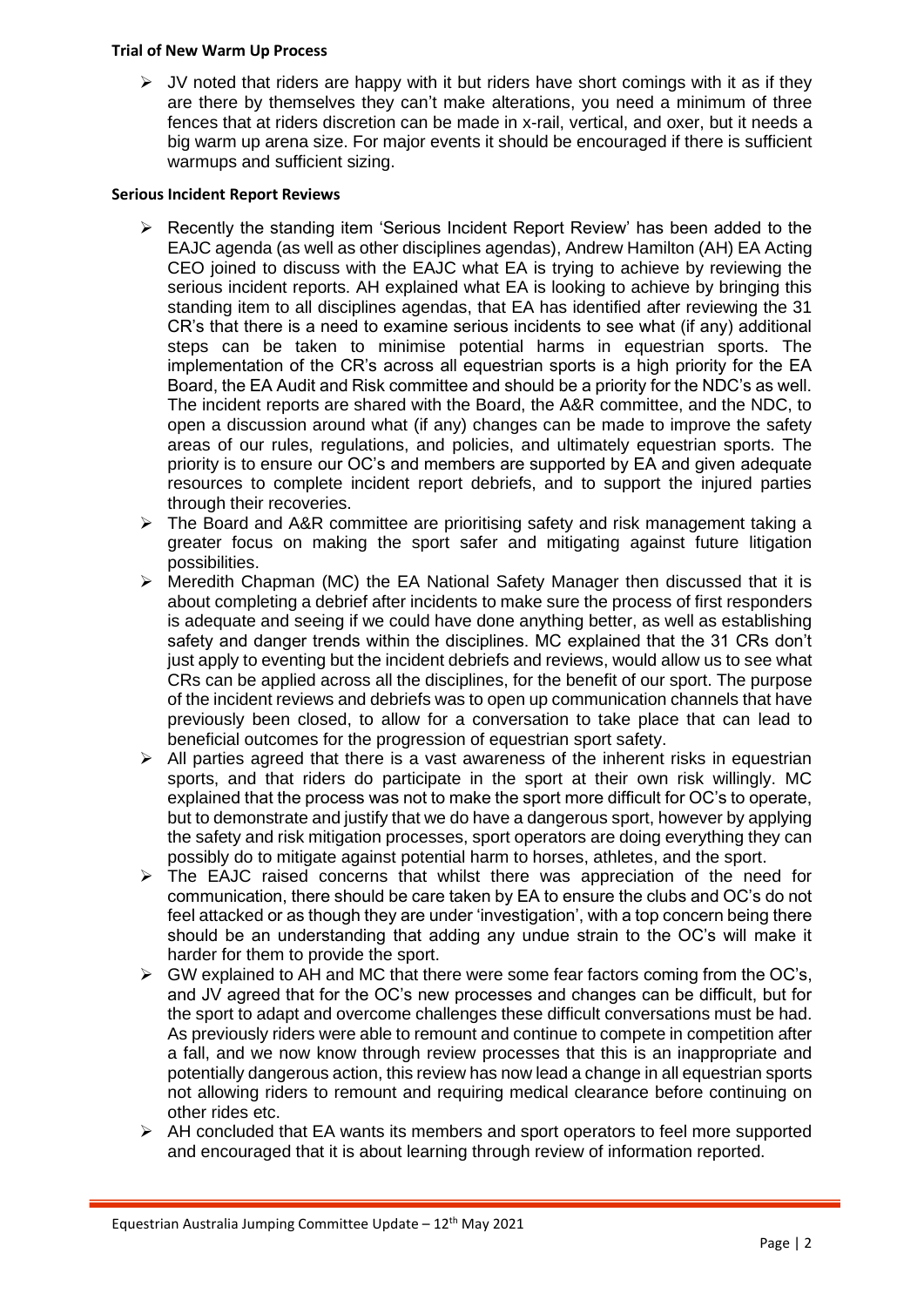➢ The EAJC would like to have AH and MC discuss this matter with the Judges Group so that the right information is getting to the people who are part of the process, and a good time to do this is during the renewal process.

# **Concussion Protocols**

 $\triangleright$  MC explained that concussion of hold has been rolled out nationally, and is open for all EA sports operators to use, the concussion training sessions cater for all users.

# **Appointment of EAJC Athletes Riders Representative**

- $\triangleright$  The EAJC discussed that the current process is not suitable, as not enough people come forward to be considered, nor do enough people come forward to vote, and under the general regulation, it is open to any EA member to vote, not just jumping members. The EAJC and AH established that a new process for electing a Athletes Representative for the EAJC needs to be created, and the current policy amended, perhaps by first identifying what skills the EAJC requires from a Athletes rep, creating a criteria for the nominations EOI.
- ➢ The EAJC also agreed that under the policy there was no need to go through the recruitment process at this stage, unless the current position holder were to step down, or their term expire. So, the best course of action was to remove the current Application EOI down from the website, create a better process that works for Jumping, then amend the policy and begin the process for filling the position.
- $\triangleright$  GW suggested using the state riders' reps to decide on who the national delegate would be.

## **Implementation of Helmet Tagging for Jumping**

- ➢ The EAJC all agreed that Helmet Tagging was imperative to introduce across all classes, competitions, and athletes, nationally.
- ➢ The EAJC moved that Helmet Tagging be compulsory for all EA Affiliated Jumping events effective 1 January 2022 with a phase in period commencing as soon as practicable in 2021.
- $\triangleright$  The rule update will be as follows:

# **Article 256 – Dress, Protective Headgear and Salute**

Addition to 1.4 All Athletes must wear properly fastened Protective Headgear whenever mounted at an EA or FEI event in Australia. "Protective Headgear" is a helmet that: i. meets one of the current approved safety standards set out in Article 122 Equestrian Australia General Regulations: and ii. is tagged with a current visible EA 'helmet tag' (Effective January 1st 2022) Failure to wear such Protective Headgear where and when required after being notified to do so by an Official, shall result in a Recorded Warning or Yellow Warning card being issued to the athlete unless exceptional circumstances apply.

## **FEI Requirements for Officials to gain/maintain status**

 $\triangleright$  The EAJC discussed that the criteria that's listed by the FEI for jumping officials to maintain the accreditation is almost beyond all capabilities in Australia, and that consequently officials will be downgraded because they are not able to fulfill the requirements set out by the FEI. The EAJC noted that discussions with the FEI were had 4/5 years ago and the EAJC should contact some of the other National federations